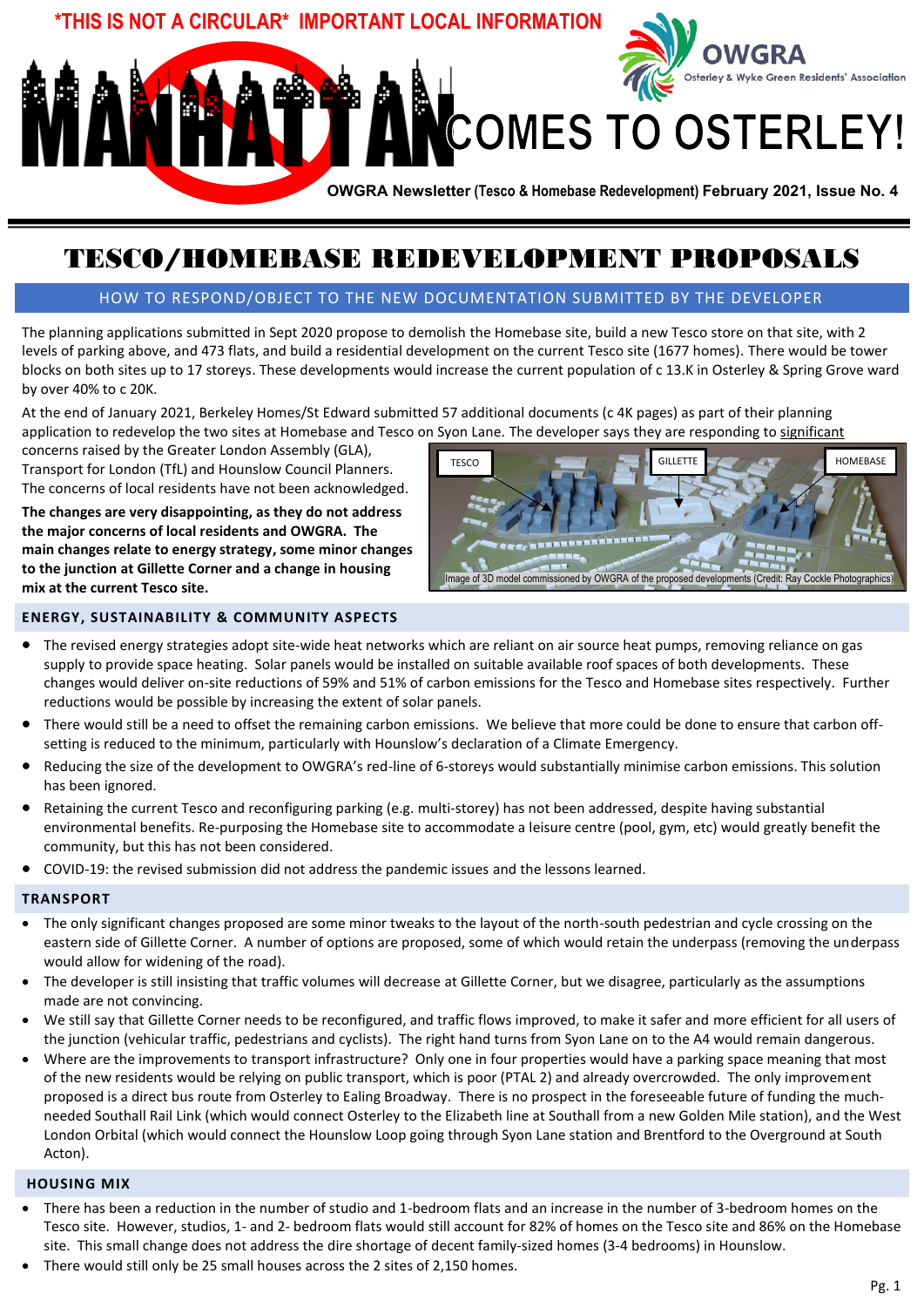**If you have objected already, please object again, stating that your initial objections still stand, and that the developer's revised submission has done very little to address residents' concerns.**

You could use the objections stated here:

- **Excessive height/massing/density**, in relation to existing residential areas and listed Gillette building.
- **Out of character with the area** (mainly 2-storey houses).
- **Overdevelopment**: adding 2,150 homes in mostly tower blocks (up to 17 storeys) to our neighbourhood of mainly 2-storey houses. The population would increase by about 6,000 which is equivalent to a small town (e.g. the size of Bagshot or Egham).





**Above:** Berkeley Homes' original version of the Homebase site 3D model dwarfing the Grade ll listed Gillette building (as featured in their planning application)

- **Serious lack of decent-sized family homes** to meet Hounslow's dire shortage of 3-4 bedroom homes.
- **Adverse effect on heritage assets** (including the Grade II listed Gillette building between the two sites).
- **Inadequate public transport, no improvements to roads, infrastructure and amenities**, with no firm plans or funds to upgrade in the foreseeable future.
- **Unacceptable traffic** (dangerous/over-capacity at Gillette Corner), route used by ambulances.
- **Environmental impact** (increased noise, air pollution, carbon emissions & poor sustainability).
- **No justification for demolishing Tesco and Homebase** instead of retaining or re-purposing.
- **Insufficient measures to meet Zero Carbon targets and Climate Emergency measures**.



With an estimated 5-7K additional residents, where are the improvements to public transport & traffic management to avoid daily chaos like this?

**You can also add that you agree with many of the recommendations from Hounslow's Design Review Panel** (see pages 3&4)

Anyone aged 16 or over can respond to the planning application so we encourage every member of your household (aged 16+) to respond (and you don't have to have received a consultation letter to respond).

The best way to object this time is by e-mail t[o Planning.AppResponses@hounslow.gov.uk](mailto:Planning.AppResponses@hounslow.gov.uk) quoting the two relevant planning ref. nos. in the title (**P/2020/3099 and P/2020/3100**), making sure you give your full name & address at the end of the e-mail.

#### STAY IN TOUCH VIA OWGRA MEMBERSHIP

If you want to keep up to date with local developments like this, then if you are an OWGRA member you will receive a regular e-newsletter. **You can join, or renew your subscription for 2021/2022 if you have not already done so, with the membership form enclosed with this newsletter.** If you have been a member before and your details are the same, then why not do it online? Further details are on the enclosed membership form.

**Osterley & Wyke Green Residents' Association (OWGRA)** 130 Wood Lane, Osterley, TW7 5EQ Tel: 07562 385269 Tel: 07767 826197 (re Tesco/Homebase development) Website: [www.thb.owgra.org.uk](http://www.thb.owgra.org.uk/)  E-mail: [info@owgra.org.uk](mailto:info@owgra.org.uk) Twitter: @OWGRA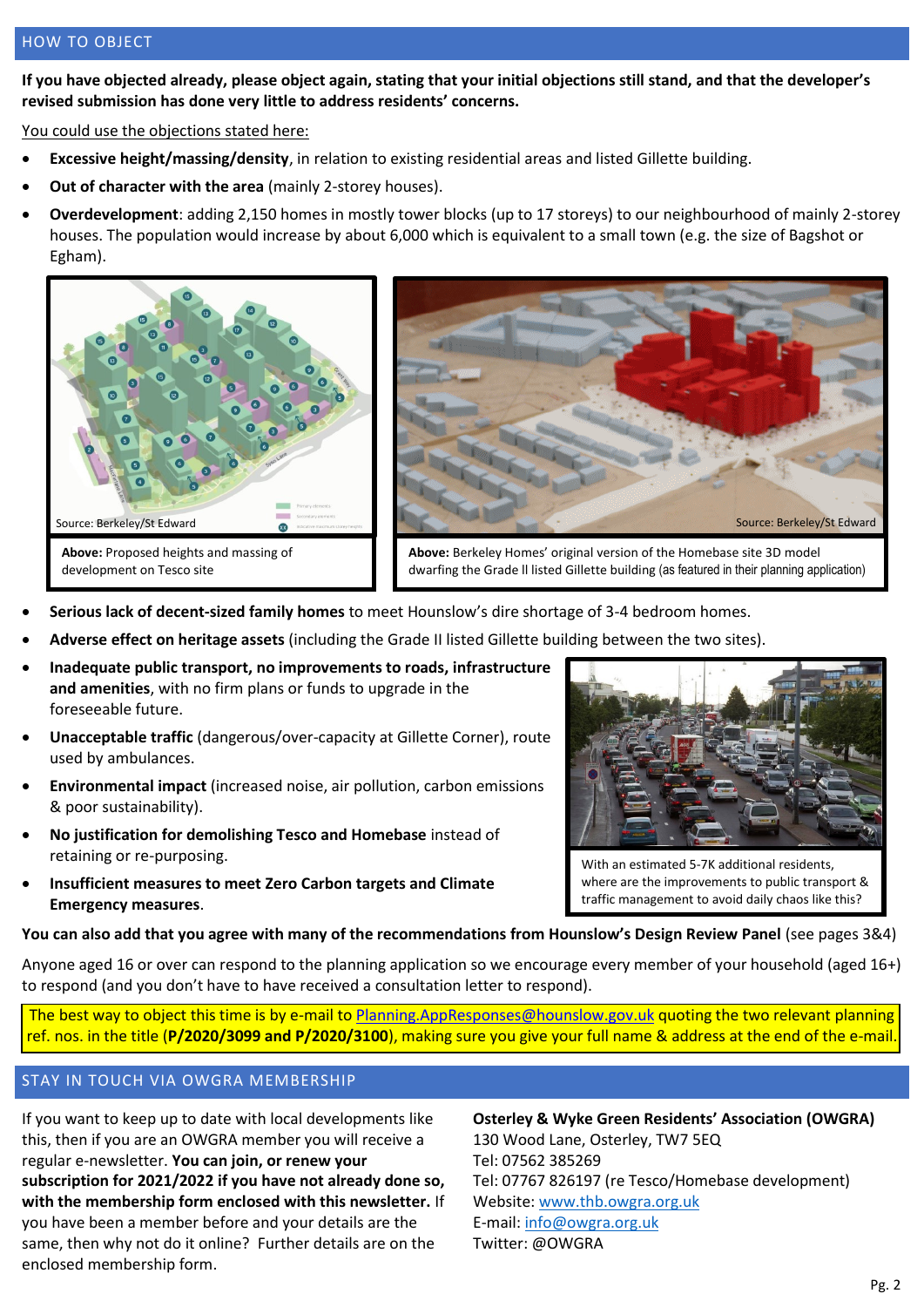## HOUNSLOW COUNCIL'S PURCHASE OF "OFF-PLAN" HOMES ON THE HOMEBASE SITE – A FORGONE CONCLUSION?

At a Council Committee meeting held two days before Christmas, it was agreed that the Council should purchase 164 homes from Berkeley/St Edward at the Homebase site, for council housing purposes.

There was widespread concern that this could act as a form of pressure on the Planning Committee when considering the developments. This led to a call-in of the decision by our own Councillor Unsa Chaudri and others.

At an Overview & Scrutiny Committee Meeting at the end of January, it was decided that not only had there been no consultation with Ward Councillors, but that there was inadequate evidence on which to base a decision and agreed to refer the decision back to the original Committee.

The original Committee met a few days later to consider the recommendations, and although they agreed that in future Ward Councillors should be consulted, it did not consider the detailed points of information shortfall and re-affirmed in full its decision to make the 'off plan' purchases.

A longer article on this, along with links to these meetings, is on the OWGRA website [https://www.thb.owgra.org.uk/.](https://www.thb.owgra.org.uk/) All three meetings can be watched on YouTube.

**OWGRA's Conclusion: We are concerned by the lack of transparency in these Council meetings. We are grateful to our Ward Councillors for stepping in to make sure that Council Committees are run properly and are held to account for their actions and decisions.**

# HOUNSLOW'S DESIGN REVIEW PANEL (HDRP) – RECOMMENDATIONS

Two reports were published on 28 January (and uploaded on to Hounslow's Planning Portal on 4 February) from the relatively new Design Review Panel set up by Hounslow Council to provide **"an independent and impartial evaluation process that assesses the design of significant development proposals, regeneration programmes, policies, briefs and guidance"**.

We understand that the developer consulted the HDRP at an earlier stage about these proposals but those reports are confidential.

**THE SECRETARY OF STATE FOR HOUSING, COMMUNITIES AND LOCAL GOVERNMENT, ROBERT JENRICK, HAS RECENTLY SAID:**

"Local people [should] set the rules for what developments in their area should look like, ensuring that they reflect and enhance their surroundings and preserve our local character and identity. Instead of developers forcing plans on locals, they will need to adapt to proposals from local people, ensuring that current and new residents alike will benefit from beautiful homes in well-designed neighbourhoods."

We couldn't agree more with the Housing Secretary. We are not NIMBYs. We would welcome developments on both sites that are appropriate for the area and not excessive. Our red-line is 6 storeys, which is the height of the Access Storage building under construction at Gillette Corner (initially proposed at 14 storeys, then reduced to 11 storeys and finally approved at 6 storeys).

We are very pleased to see that many of our concerns and objections are included in the comments from the HDRP.

## **This is what the HDRP thinks about the HOMEBASE site development proposals. What do you think?**

#### **Now is the time to have your say! See 'How to Object' on page 2**

**Overall footprint:** "…we are still not convinced there would be sufficient space to accommodate the movements of 1200 new residents and people walking to and from Syon Lane station."

**Character/scale: "…**we are still certain that the footprint of Tesco is compromising your ability to provide public realm that is good enough in character or scale for this quantum of new housing."

**Environment:** "We welcome the development of amphitheatre public space at ground floor level and think it is a good solution to deal with the level change although it is not big enough to serve the development in relation to the footprint of the building… We are concerned that its location, subject to noise and pollution from the Great West Road will result in the space being unusable... If the building footprint had been set back further, a solid wall could have been provided to acoustically protect this space."

**Quality:** "…the design evolution has focused on mitigating these issues rather than solving them. Ultimately, we still believe that the brief to accommodate a Tesco Superstore of equivalent size to the existing located on the opposite side of the road on this site has made it virtually impossible for you to achieve a scheme of the quality that you and Hounslow are aiming to achieve here."

**Aspect of units:** "It was noted that the massing of the scheme resulted in a high number of single aspect units due to the wrapping of residential around Tesco. However, the use of infill blocks in between the taller elements in block B also result in high number single aspect units which we think is unacceptable. We do not think 'semi dual' aspect units are a solution as they do not provide the true benefits of dual aspect dwellings. This issue can only be resolved by altering the massing of these blocks."